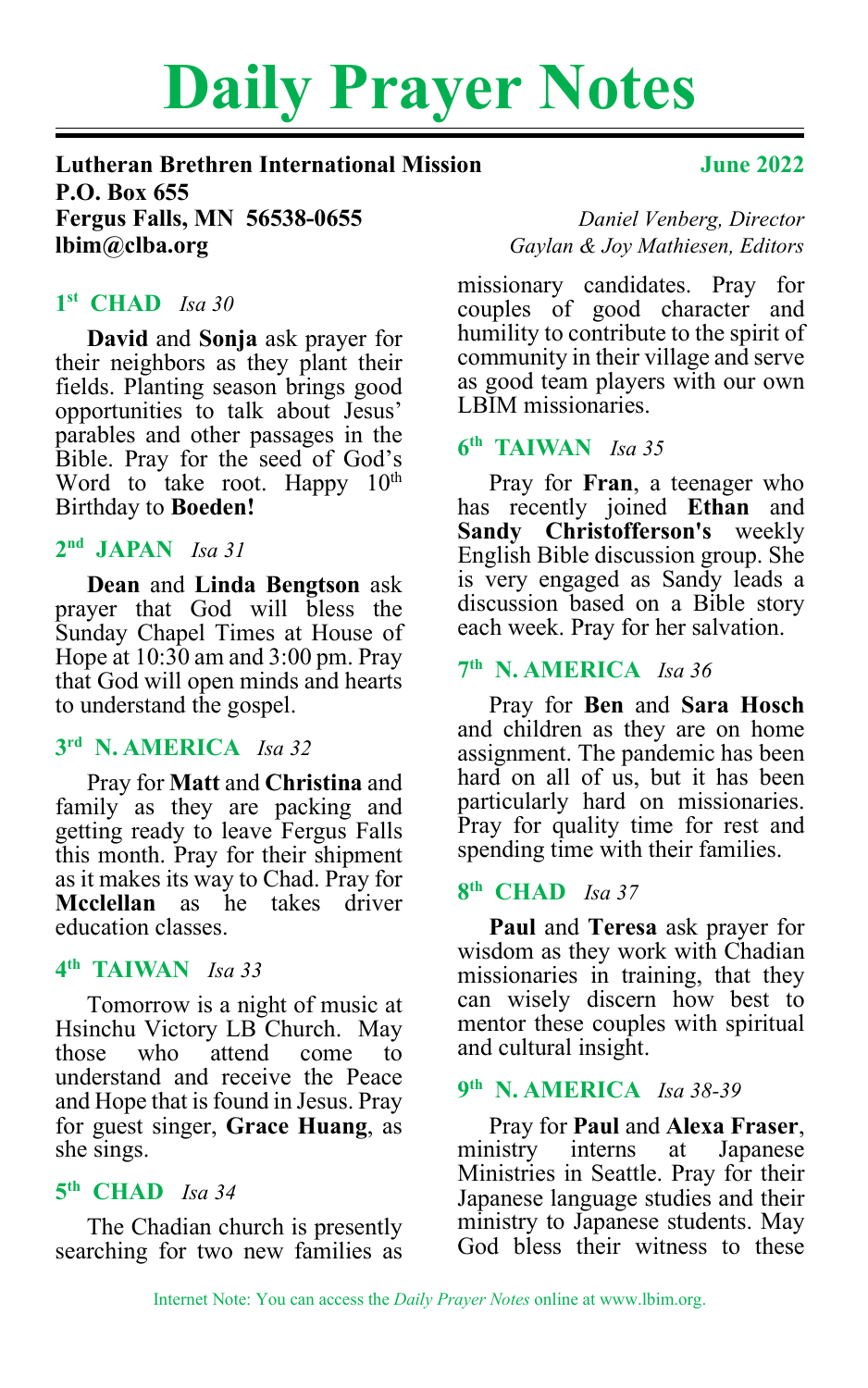students as He prepares them for future ministry in Japan. Pray also for LBIM discussions with the Japanese church leadership on future missionary partnership.

#### **10th TAIWAN** *Isa 40*

Tomorrow is graduation at China Lutheran Seminary. June 18 is graduation at the Hakka Mission Seminary. Pray for the graduates as they go out to serve the Lord in their new callings.

#### **11th N. AMERICA** *Isa 41*

June 11-14 is the CLB biennial convention in Fergus Falls, MN (see<br>back). Pray for a spirit of unity, discernment and courage to press forward as God's missionary people in these challenging times. Pray for **Joel** as he leads a workshop on 120 years of LBIM ministry in East Asia.

#### **12th TAIWAN** *Isa 42*

Pray for the salvation of **Mr. Shing. Ethan Christofferson** is meeting with him weekly to study the Bible. Recently, two other Christian men have joined their study and have a burden to help bring the Word closer to Mr. Shing.

#### **13th FRANCE** *Isa 43*

Pray for **Dan** and **Claire** and children as they are prayerfully awaiting a favorable response to their request for visas to travel to Chad. Pray for a safe and smooth journey on June  $15<sup>th</sup>$ , when they are scheduled to fly from Paris. Pray that God will protect their hearts and minds during this time of transition.

#### **14th N. AMERICA** *Isa 44*

Today, Lord willing, **Nathanael** and **Carrie** travel with their family to Chad. Pray for safe travels, and

for a healthy transition back into life and ministry in Chad.

#### **15th CHAD** *Isa 45*

June and July are months of hunger in Chad, as many run out of food. June also brings the rainy season, a key time for planting new crops. Pray for a good growing season, since last year's crops were poor. Happy 12th Birthday **Eva**!

#### **16th JAPAN** *Isa 46*

**Dean** and **Linda Bengtson** have a friendly relationship with their neighbors, **the T's**, who haven't shown much interest in the gospel to this point. Pray that God's Spirit will work in their hearts, that they might become open to His Word.

# **17th N. AMERICA** *Isa 47*

**Joel** and **Liz** are traveling in California to share with supporters about the work of God in East Asia over the past 25 years. Pray for safe travels and many fruitful opportunities to share insights about God's global mission.

#### **18th TAIWAN** *Isa 48*

**Sandy Christofferson's** friend, **Grandma Guo**, is starting to pray. Pray that she will see God working in her life and desire to know Him more. Pray for wisdom for Sandy as she continues to tell Mrs. Guo Bible stories. Happy Birthday **Sandy**.

#### **19th CHAD** *Isa 49*

**Jeremy** and **Sallee** ask for prayer regarding the diesel fuel shortage to be effectively handled in Chad. The shortage has begun to encourage even more corruption. Pray also for electric power to stabilize in the capital; it is now available about 30% of the time.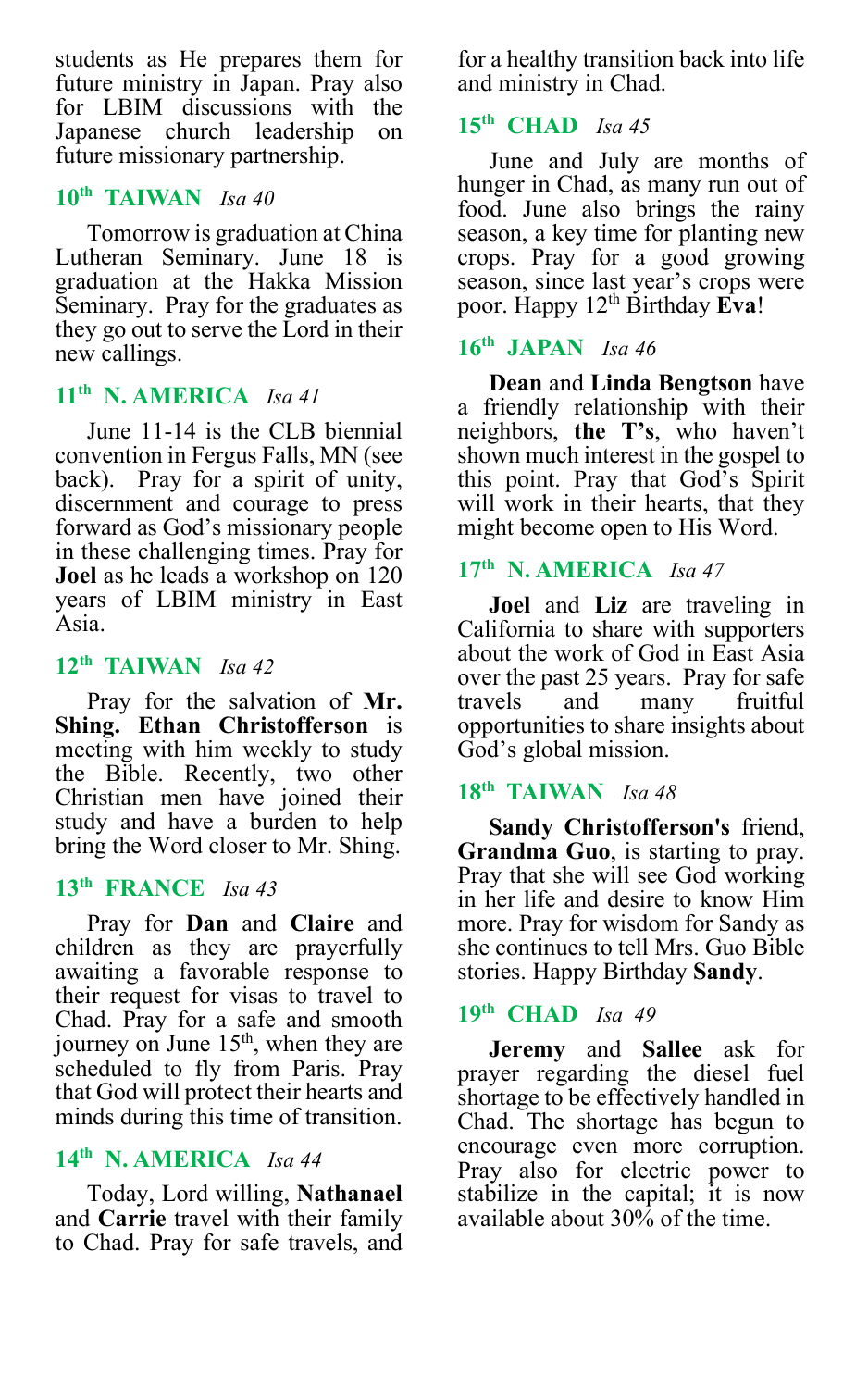#### **20th UKRAINE** *Isa 50*

Pray that God will soon bring a just and peaceful end to the war in Ukraine. Pray for those who have lost loved ones or been separated from their families. Pray for protection for aid workers, and for the ministry of churches there, to bring hope in Christ through every available means.

#### **21st JAPAN** *Isa 51*

Pray for the monthly 'Words of Hope' Bible time at House of Hope today. Pray for new attenders to come, and for **Pastor Zeniya** and **Pastor Haruya** as they take turns leading the meeting. This month's leader is Pastor Zeniya.

#### **22nd N. AMERICA** *Isa 52*

**Paul** and **Teresa** ask prayer for spiritual guidance and safety as they travel for healthcare appointments and for ministry in churches. Pray for stamina and times of refreshment.

#### **23rd CHAD** *Isa 53*

Pray for **Sallee** and **Jeremy** at the Welcome Center as they welcome many families back into Chad along with those newly arriving. May they provide for them in ways that bless their arrival. Happy Birthday today to **Sallee**.

#### **24th TAIWAN** *Isa 54*

**Mike** and **Delores Kittelson** ask xin Victory LB Church. This a special event with a Hakka singer, **A-Kim**. May his musical message be used of God to open the hearts of those who attend.

#### **25th JAPAN** *Isa 55*

**Dean** and **Linda Bengtson** ask prayer for concerts at House of

Hope this weekend by singer songwriter **Shizu Takeshita**. Pray for good weather, good attendance, and open and receptive hearts.

#### **26th CHAD** *Isa 56*

**Nathanael** and **Carrie** praise God for the completion of the Bible Story Project in May. Fifty Bible stories have been learned and recorded in four tribal languages. Pray now that God's Word will spread and bring many to salvation.

#### **27th TAIWAN** *Isa 57*

Victory Hakka Fellowship has a new person attending. **Mike** and **Delores Kittelson** ask prayer for Teresa's mother who is making friends in the group and growing in God's Word each week, leading her to trust Jesus and be baptized.

#### **28th N. AMERICA** *Isa 58*

**Ethan** and **Sandy Christofferson** will be sharing at Warm Beach Bible Camp this week. Pray for safe travels, meaningful presentations, and good interactions with family, friends, and supporters.

#### **29th CHAD** *Isa 59*

Pray for **Daniel, Nancy** and their children, as they wait for a house to be finished in their new village, and as they prepare for launching into new ministry among the people there.

#### **30th TAIWAN** *Isa 60*

Pray for the three college students that **Ethan Christofferson** is discipling via Zoom. Pray that they would be hungry to grow spiritually and that they would be able to find a good church in the university town where they live.